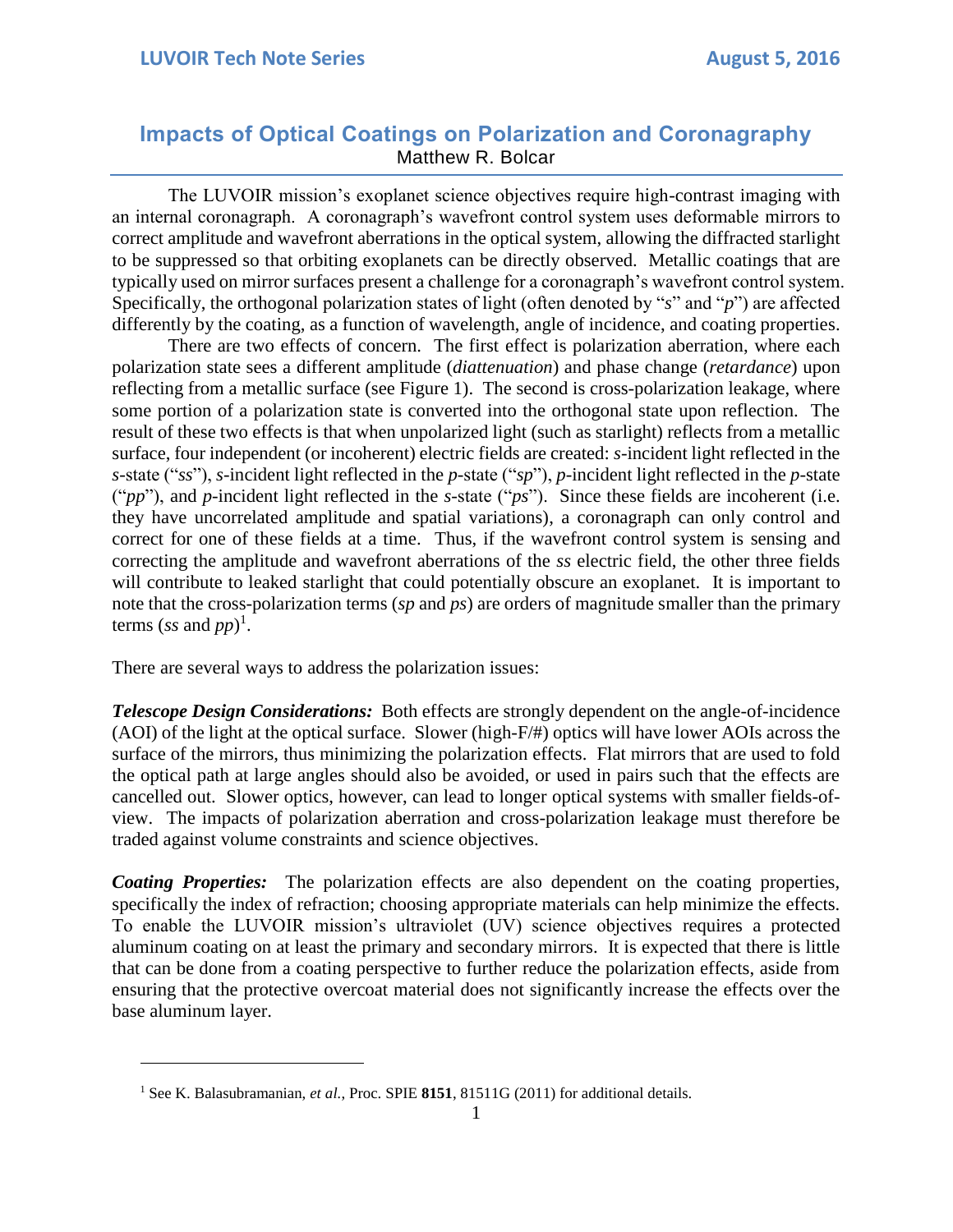*Coronagraph Architecture:* Perhaps the most effective way to deal with polarization aberrations is to split the light at the coronagraph and only observe one polarization at a time. This can be done serially by a single instrument: A polarized filter would select a single polarization state for which the aberrations would be sensed and observed, allowing for exoplanet detection and correction in that polarization state; the orthogonal polarization state could then be selected and the observation repeated. This approach is similar to that adopted by the WFIRST coronagraph instrument, but has the drawback of requiring twice the amount of time to capture all of the exoplanet photons. Alternatively, the polarization states can be split with a polarizing beamsplitter, with each being sent to a separate coronagraph instrument. This allows for simultaneous observation of all of the exoplanet photons, at the expense of requiring two coronagraph instruments, each with its own focal plane, filter wheels, deformable mirrors, and associated electronics. An additional avenue of research includes introducing polarization-controlling diffractive optical elements to correct the effects.

Regardless of the approach taken, there are two key questions that remain to be answered. The first question is how effective are polarizing filters or polarizing beam-splitters at separating the orthogonal states. Achieving  $10^{-10}$  raw contrast may require polarizing optical components that are beyond the state-of-the-art. The second question regards the cross-polarization leakage term. When a single polarization state is selected (say, *s*), both the *ss* and *ps* components are transmitted. If the coronagraph wavefront control system senses and corrects the *ss* component, then the *ps* component will contribute a low-level static speckle background that may obscure an exoplanet. Modeling must be performed on a LUVOIR-relevant architecture to fully understand the magnitude of the cross-polarization terms and if they are significant enough to be of concern. If they are, additional post-processing steps may need to be taken to calibrate these terms out.

It is important to note that coating-induced polarization aberration and cross-polarization leakage will be generated by *any* metallic mirror coating. Figure 2 shows the diattenuation and retardance for both a bare aluminum-coated and bare silver-coated mirror. Both aluminum and silver have similar order-of-magnitude effects. *It is therefore a false assumption to believe that high-contrast coronagraphy performance can be significantly improved by switching from an aluminum coating to a silver coating.*